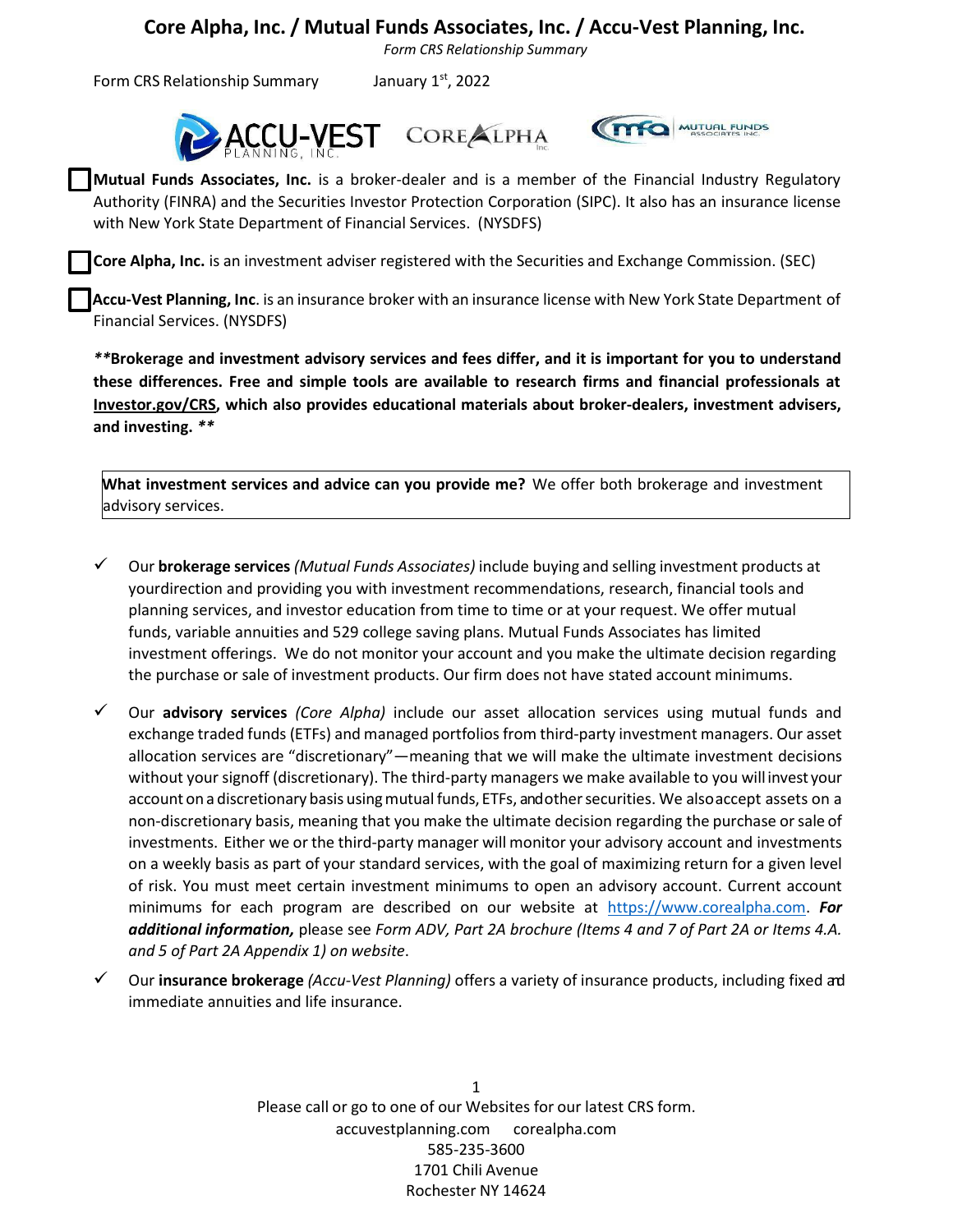*Form CRS Relationship Summary*

**Questions to ask us: Given my financial situation, should I choose a brokerage or investment advisory service? Why or why not? How will you choose investments to recommend to me? What is your relevant experience, including your licenses, education, and other qualifications?What do these qualifications mean?**

**What fees will I pay?** The fees you pay depend on whether you choose brokerage services, advisory services, Insurance brokerage or a combination.

For **brokerage services**, the principal fees and costs are transaction-based fees for recommendations and execution of securities trades. Depending on the investment product you select, these fees can include up-front commissions, as well as fees that are charged on an on-going basis for as long as you hold the investment ("trails"). Because we are compensated for transactions, *we have an incentive to encourage you to trade more frequently* and in greater amounts.

You will also pay fees for custodial or administrative services, as well as fees and expenses that are included in the expense ratios of certain investments, including in mutual funds, 529 College Savings plans, and variable annuities.

*For additional information about the fees and costs for our brokerage services*, please see investment product prospectus or go directly to investment product's website.

✓ For **advisory services**, the principal fees and costs are the advisory fee for the program you select. These fees are "asset-based" meaning that the fee is calculated as a percentage of the assets invested in your advisory account according to the fee schedule in your advisory agreement with us. This means that the more assets you invest in your account, the more you will pay in fees, and therefore *we have an incentive to encourage you to increase your advisory account assets*.

Our clients typically pay the advisory fee each quarter, but please see your advisory agreement for the payment frequency that applies to your account.

You will also pay any miscellaneous fees that your accounts custodian charges, including wire fees, transfer fees, bank charges and other fees, as well as fees and expenses that are included in the expense ratios of certain of your investments, including in mutual funds and ETFs.

*For additional information,* please see *Form ADV, Part 2A brochure (Items 5.A., B., C., and D), advisory agreements, on [www.corealpha.com.](http://www.corealpha.com/)*

✓ For **Insurance brokerage services**, the principal fees and costs are transaction-based fees for recommendations and purchasing insurance products. Depending on the insurance product you select, these fees can include up-front commissions, as well as fees that are charged on an on-going basis for as long as you hold the product. Because we are compensated for transactions, *we have an incentive to encourage you to trade more frequently* and in greater. You will also pay fees for administrative services. *For additional information about the fees and costs for our brokerage services*, please see insurance product literature or directly on the insurance product website.

You will pay fees and costs whether you make or lose money on your investments. Fees and costs will reduce any amount of money you make on your investments over time. Please make sure you understand what fees and costs you are paying.

> 2 Please call or go to one of our Websites for our latest CRS form. accuvestplanning.com corealpha.com 585-235-3600 1701 Chili Avenue Rochester NY 14624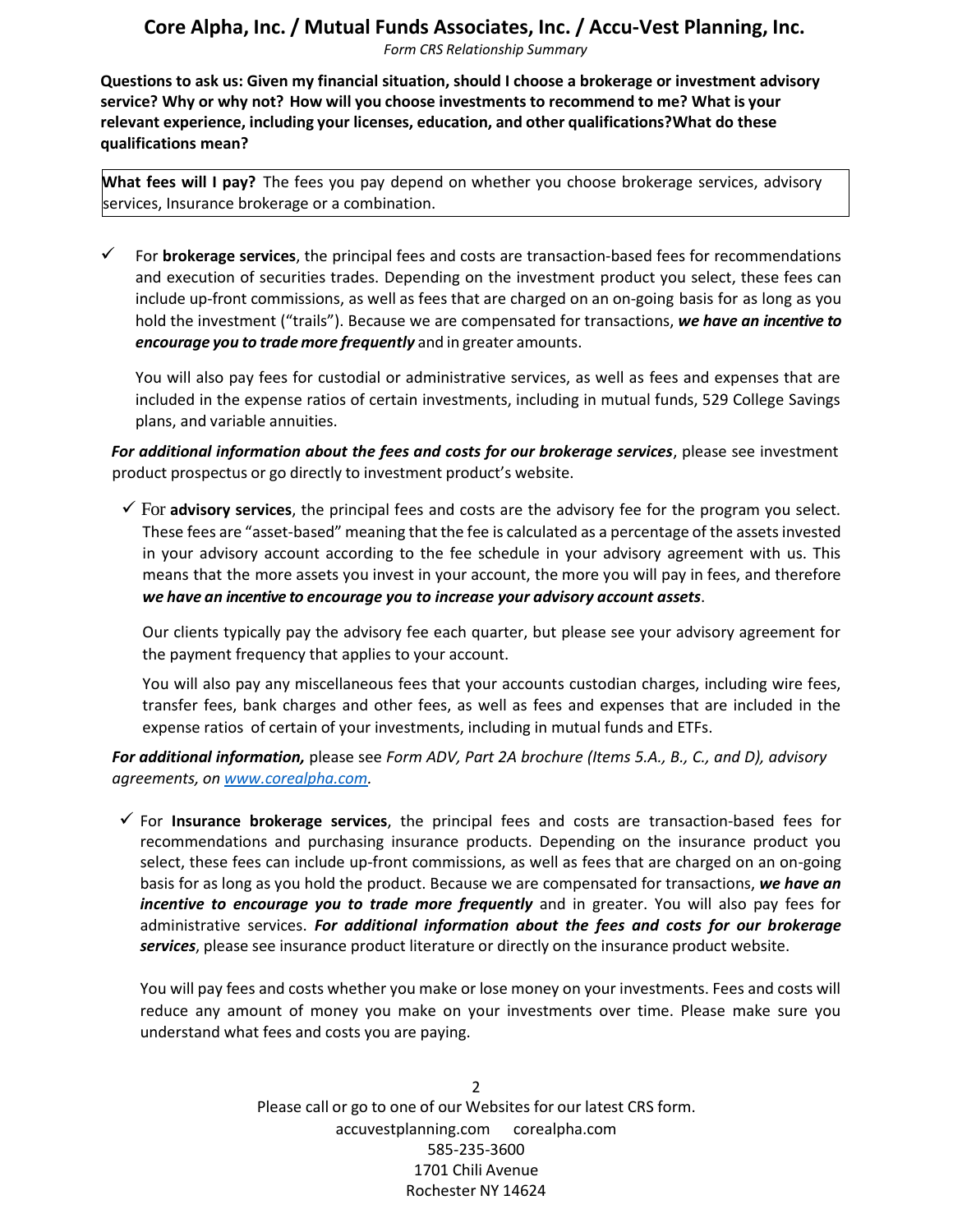*Form CRS Relationship Summary*

**Questions to ask us: Help me understand how these fees and costs might affect my investments. If I give you \$10,000 to invest, how much will go to fees and costs, and how much will be invested for me? How might your conflicts of interest affect me, and how will you address them?**

How do your financial professionals make money? Primarily, we and our financial professionals receive cash compensation from the advisory services we provide to you because of the advisory fees we receive from you. This compensation may vary based on different factors, such as those listed above in this Item. Our financial professionals also have the ability to receive commissions from clients and therefore have an incentive to recommend products that provide them or us additional compensation over those that do not. Additionally, we recommend investments in which our firm has a proprietary interest. Thus we are incentivized to have you invest in those investments since our related persons receive added compensation from those investments. We receive compensation from third parties for recommending certain investments and thus have an incentive to recommend those investments over other choices. This gives us an incentive to encourage this type of trading since we can earn a profit on these trades. Please also see Item 10 of our Brochure for additional details.

What are your legal obligations to me when providing recommendations as my broker-dealer or when acting as my investment adviser? How else does your firm make money and what conflicts of interestdo you have? How might your conflicts of interest affect me, and how will you address them? How do your financial professionals make money?

*When we provide you with a recommendation as your broker dealer or act as your investment adviser,* we must act in your best interest and not put our interest ahead of yours. *At the same time, the way we*

*make money creates some conflicts with your interests.* You should understand and ask us about these conflicts because they can affect the recommendations and investment advice, we provide you. Here are some examples to help you understand what this means:

• Our firm and our registered representatives may receive compensation as a result of the specific investment recommendation made to you. This compensation will vary and be dependent upon the type of investment and could create a conflict when the recommendation is made. For example, if you are choosing between different securities within the same product class (i.e., a mutual fund), there may be a fee differential that would incentivize representatives to recommend the investment that will result in more commission or a longer trailing fee after the initial purchase. When you invest, you should be sure to review the specific information related to fees and compensation paid that is required to be provided separately from this Form CRS.

• We are affiliated with Accu-Vest Planning, Inc., which offers insurance products such as life insurance, and there is a conflict of interest in that our related persons receive compensation when you purchase insurance through Accu-Vest Planning.

 $\bullet~$  There are other ways that financial professionals make money, but our firm (either our broker/dealer or our investment adviser) does participate in sales of proprietary products, third party payments, and revenue sharing or principal trading.